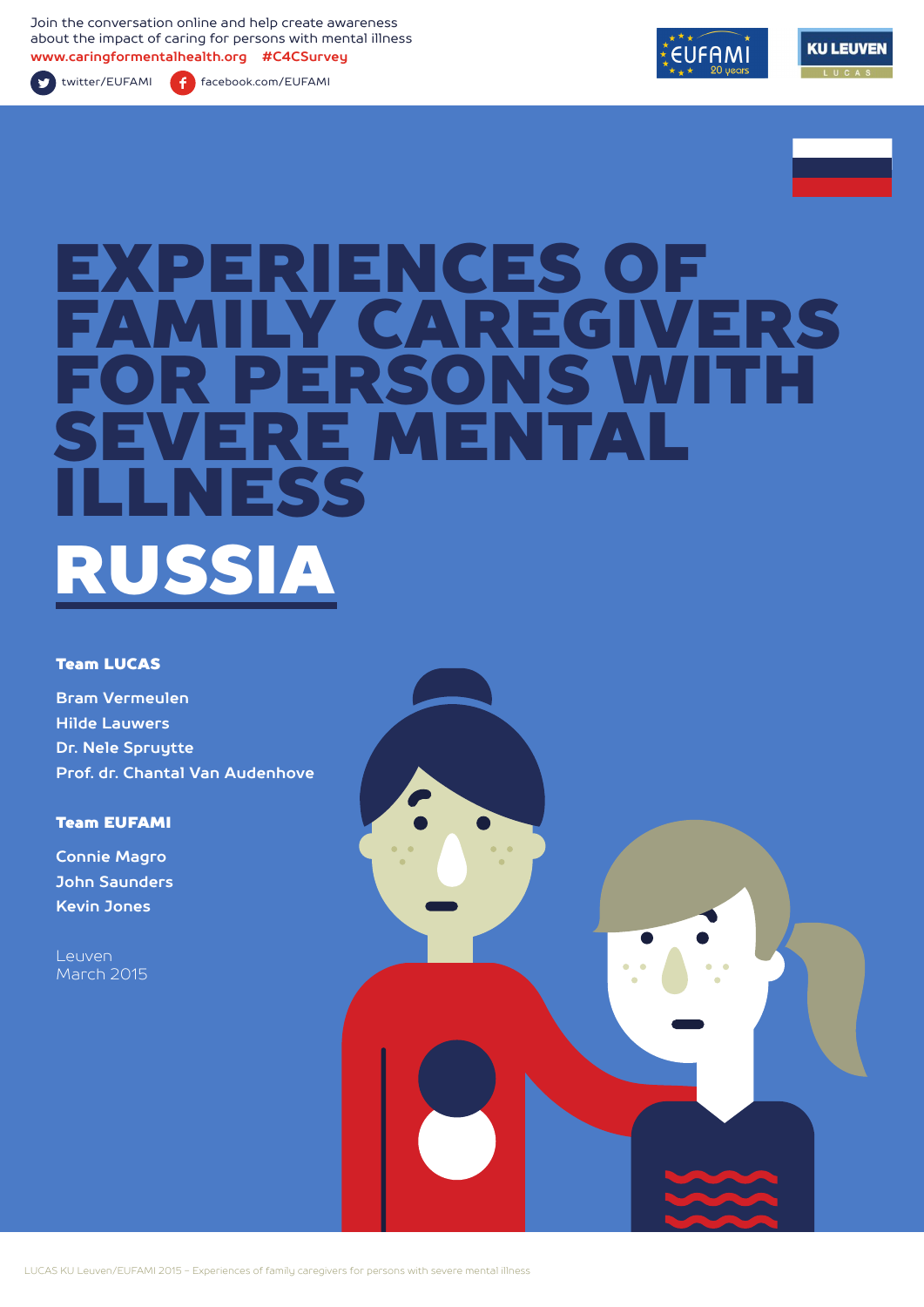## IN 2014, AN INTERNATIONAL MAS CARR **GET A CLEARER PICTURE OF** THE EXPERIENCES OF FAMILY CAREGIVERS FOR PERSONS WITH A **SEVERE MENTAL ILLNESS**



## The study aimed to clarify

- The burden and well-being
- $\blacksquare$  The satisfaction with professional support
- The need for additional support for family caregivers of persons with a severe mental illness

**LUCAS, the Centre for Care research and consultancy of the KU Leuven (University of Leuven), conducted the study in collaboration with the European Federation of Families of Persons with Mental Illness (EUFAMI). The study was a multi-site, cross-sectional survey undertaken in 22 countries (Australia, Austria, Belgium, Canada, Cyprus, Denmark, Finland, France, Germany, Greece, Ireland, Israel, Italy, Malta, Netherlands, Norway, Portugal, Russia, Spain, Sweden, Switzerland and UK). The survey consisted of an anonymous, self-completion questionnaire administered on paper, by email and online. Questionnaires were completed by 1,111 caregivers.** 

### We provide **country-specific** results for those countries with 46 respondents or more

- **1 Interpretation of country-specific findings**
- **2 Specific characteristics of the Russian respondents**
- **3 Major challenges according to the Russian respondents**
- **4 International comparison**
	- *a. Perceived stigma of family caregivers because they got in contact with professional help*
	- *b. Positive personal experiences of the carer*
	- *c. Good aspects of the relationship between carer and person being cared for*
- **5 Need for support according to Russian respondents**
- **6 Full data**

*To download the full report or to obtain more information, please visit: www.eufami.org or www.kuleuven.be/lucas*

## Interpretation of country-specific findings

In the full report the total sample of family caregivers (N = 1,111) is reported. As indicated in the full report, it is important to be aware that this sample consists of family caregivers that are mainly associated with a family organisation. The results cannot be generalised for all family caregivers of persons with severe mental illness.

For the country reports, we urge extra caution in interpreting the results because of the low number of respondents. Statistical comparisons between countries or between specific countries and the global sample are difficult. It is not possible to infer strong conclusions on the situation in one specific country.

The aim of a country report is to promote discussion within a country and to generate ideas for further research, policy and practice actions. The results can be a trigger to set up a larger, representative study of family caregivers for persons with severe mental illness. They can help further hypothesis building and can inspire the formulation of new research questions or policy recommendations.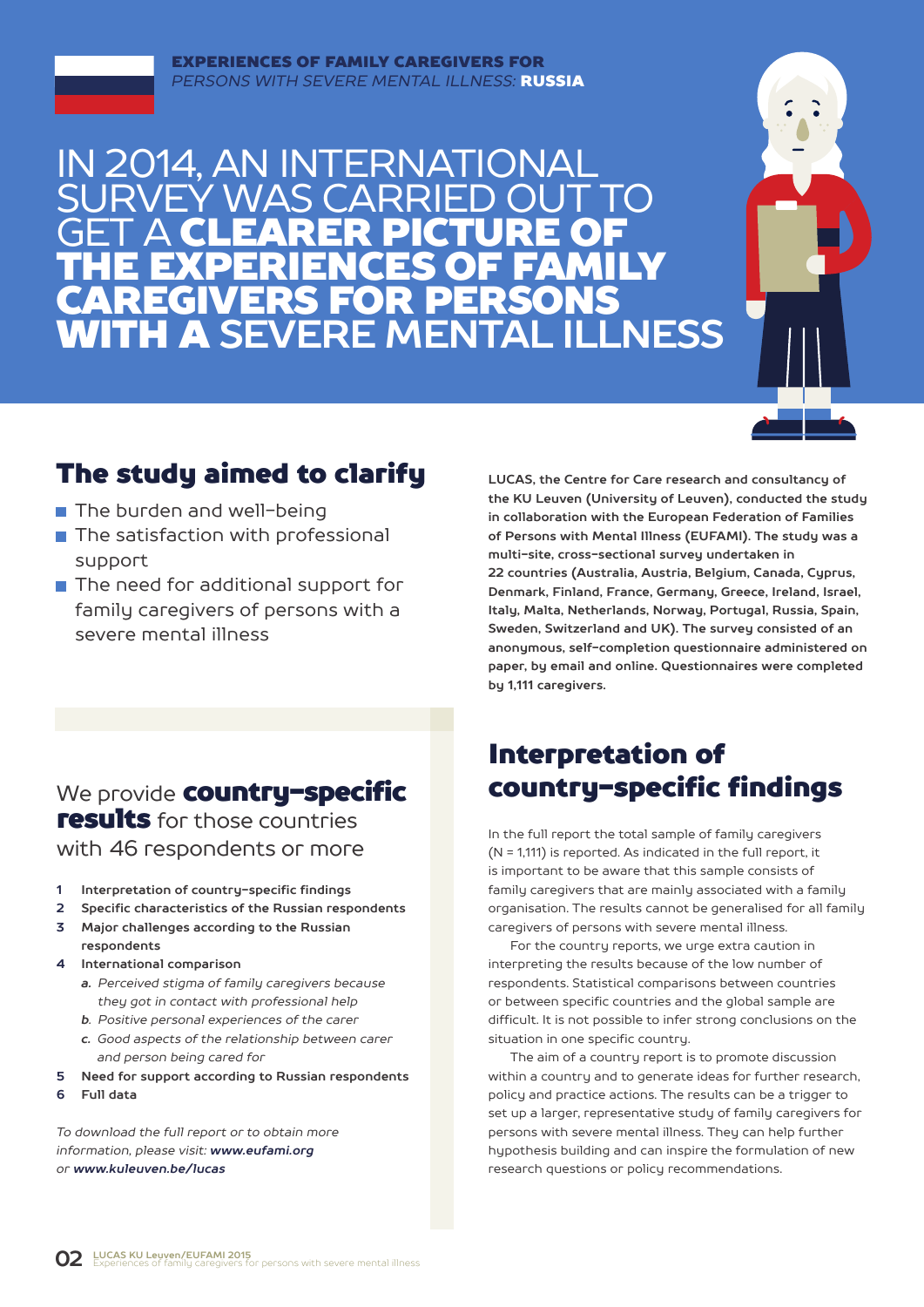## Specific characteristics of the Russian respondents

This and previous research show that the burden on family caregivers is determined by the characteristics of the relationship, the condition of their illness, and the cohabitation with the family member with a severe mental illness. For this reason, we highlight the raw data on the distribution of the respondents for these three variables.

| Relationship with patient 1 | $N = 48$ |
|-----------------------------|----------|
| Son/daughter                | 36       |
| Partner/spouse              | ∩        |
| <b>Brother/sister</b>       | 2        |
| Parent                      | 3        |
| <b>Friend</b>               | Ο        |
| Other                       | 5        |

#### Illness/condition of patient 1

| (multiple responses possible)      |    |
|------------------------------------|----|
| Psychosis/schizophrenia            | 28 |
| Bi-polar disorder/manic depression | 8  |
| <b>Depression</b>                  | 6  |
| Anxiety                            | 3  |
| Other mental health problem        | 8  |
|                                    |    |

#### Living with patient 1

| <b>Yes</b>       | kł. |
|------------------|-----|
| Some of the time |     |
| <b>No</b>        |     |

*Data are % based on valid responses*

## Major challenges according to the Russian respondents

We selected the three highest and lowest scoring items of burden or dissatisfaction<sup>1</sup>

#### The respondents in Russia are very dissatisfied with or worry very much about:



*Question:* In general, how satisfied are you with the support you received from the workplace?

## **2** Caregivers' burden on their <u>well-being</u>: their<br>relationship with the person they care for

*Question:* During the past four weeks, how concerned were you about the person you care for becoming too dependent on you in the future?

#### 3 Caregivers' burden on general well-being: their physical health

*Question:* During the past four weeks, how concerned were you about your own physical health?



#### Caregivers' satisfaction with support: information and advice for carers

**Question:** In general, how satisfied are you that you are clear about who to contact if there is an emergency and you need help right away?

## **2** Caregivers' satisfaction with support:<br>
<u>information</u> and <u>advice</u> for carers

**Question:** In general, how satisfied are you that you can get whatever information you need when you need it (e.g. through your doctor or on your own)?

#### 3 Caregivers' general well-being: their emotional wel-being

*Question:* During the past four weeks, how concerned were you about lack of sleep caused by the person you care for keeping you awake at night?

*1. Burden is defined as a combination of the answers 'quite a bit' and 'a lot' on the 5-point Likert Scale items. Dissatisfaction is defined in this study as a combination of the answers 'very dissatisfied' and 'somewhat dissatisfied' on the 5-point Likert Scale items.*

*No burden and satisfaction are likewise defined in this study as a combination of respectively 'not at all' and 'a little', and 'somewhat satisfied' and 'very satisfied' on the 5-point Likert Scale items.*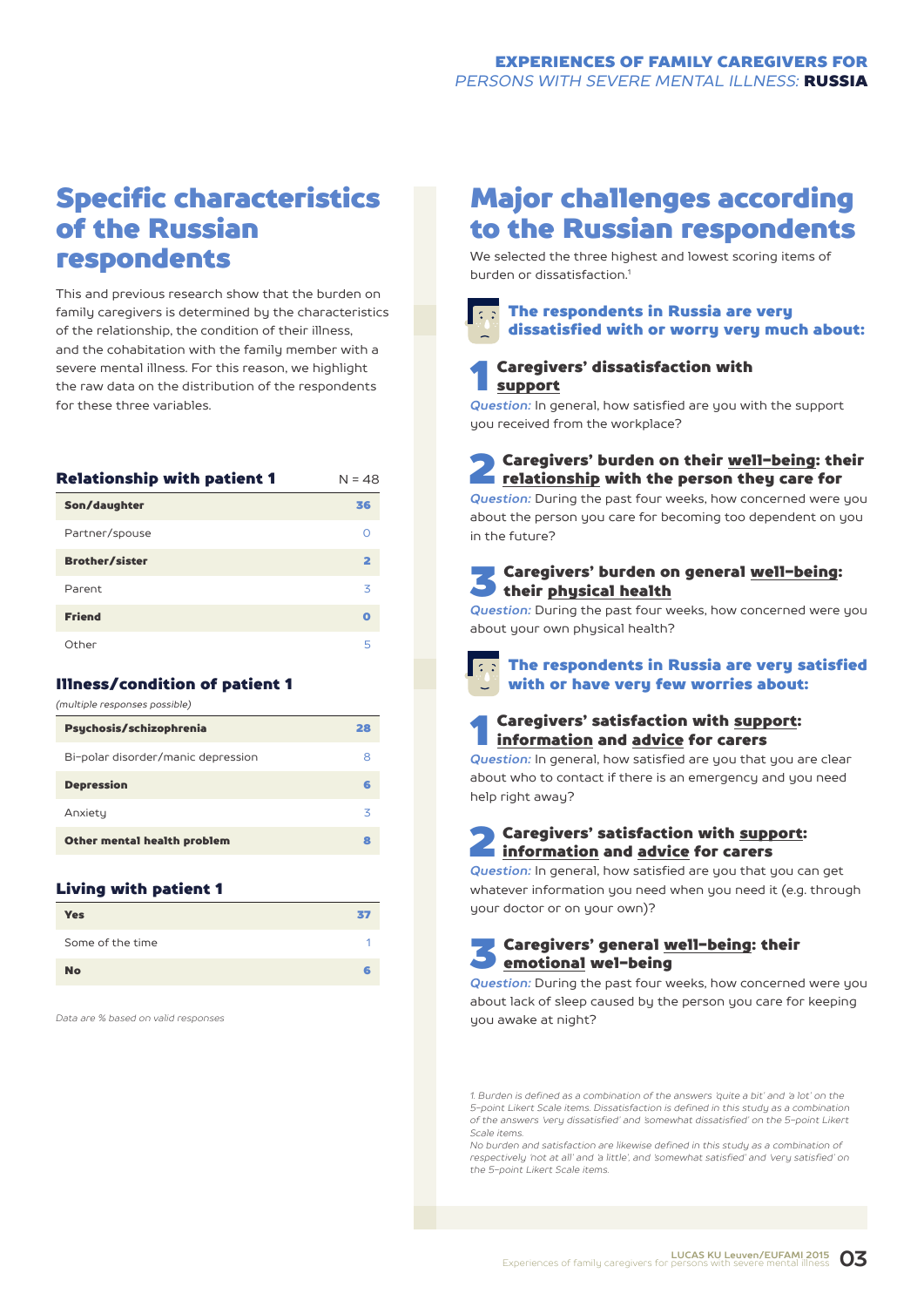## INTERNATIONAL COMPARISON

### Perceived stigma of family caregivers because they got in contact with professional help

Mean scores on the perceived stigma scale, which consists of the following items:

- **I** I started to feel inferior
- **I sometimes started feeling useless**
- **I sometimes am ashamed of this**
- **I started feeling less capable than before**
- **I started doubting myself**



### Positive personal experiences of the carer

Mean scores on the positive personal experience scale, which consists of the following items:

- **I have learnt more about myself**
- **I have contributed to others' understanding of the illness**
- **I have become more confident in dealing with others**
- **I have become more understanding of others with problems**
- **I have become closer to some members of my family**
- **I have become closer to friends**
- **I have met helpful persons**
- **I have discovered strengths in myself**

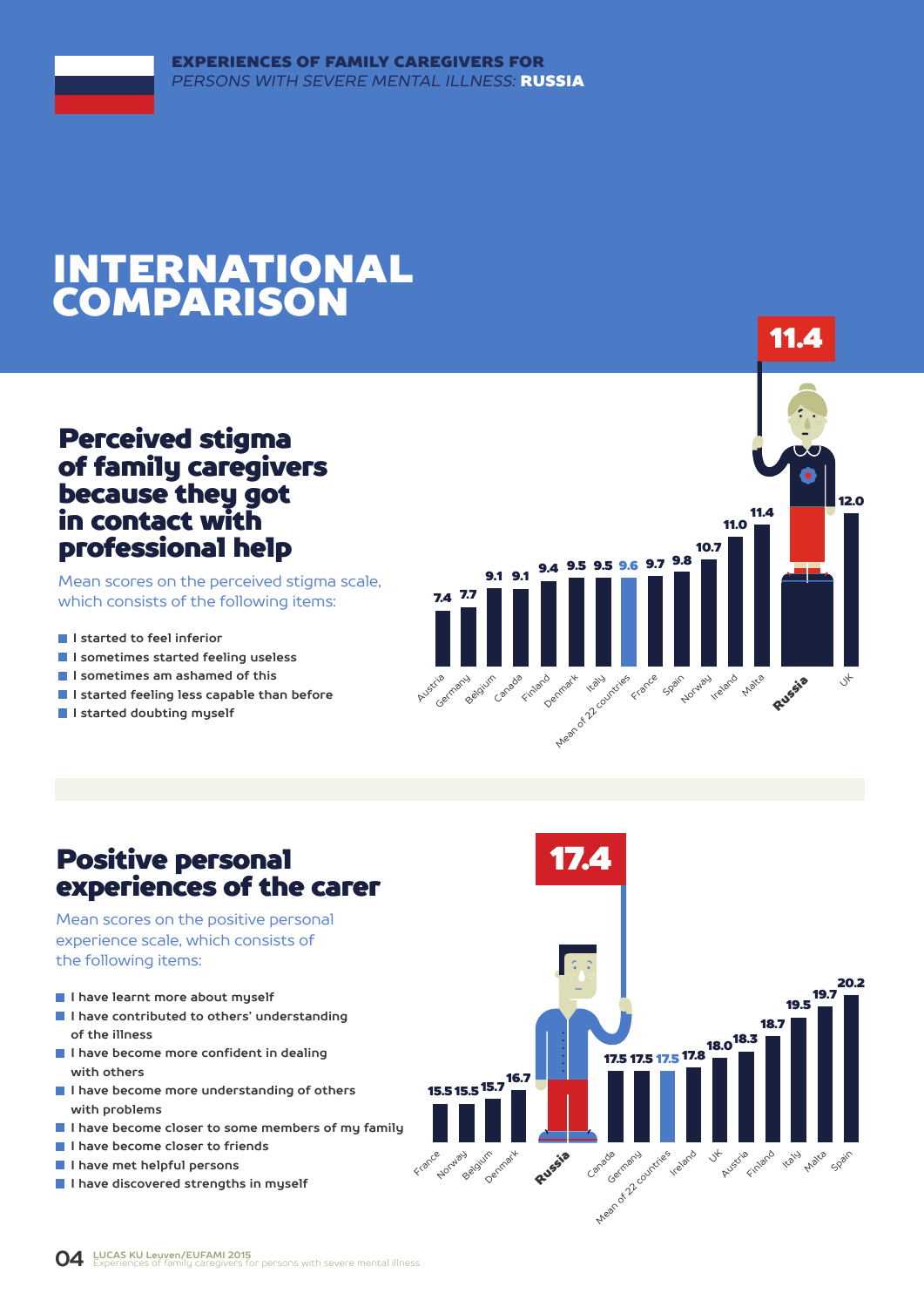#### EXPERIENCES OF FAMILY CAREGIVERS FOR *PERSONS WITH SEVERE MENTAL ILLNESS:* RUSSIA

### Good aspects of the relationship between carer and person being cared for

Mean scores on the good aspects of the relationship scale, which consists of the following items:

- **I have contributed to his/her wellbeing**
- **That he/she makes a valuable contribution to the household**
- **That he/she has shown strengths in coping with his/her illness**
- **That he/she is good company**
- **I share some of his/her interests**
- **I feel useful in my relationship with him/her**



## Need of support according to Russian respondents

Need for support for family caregivers of persons with severe mental illness in their role as a carer (N=48)



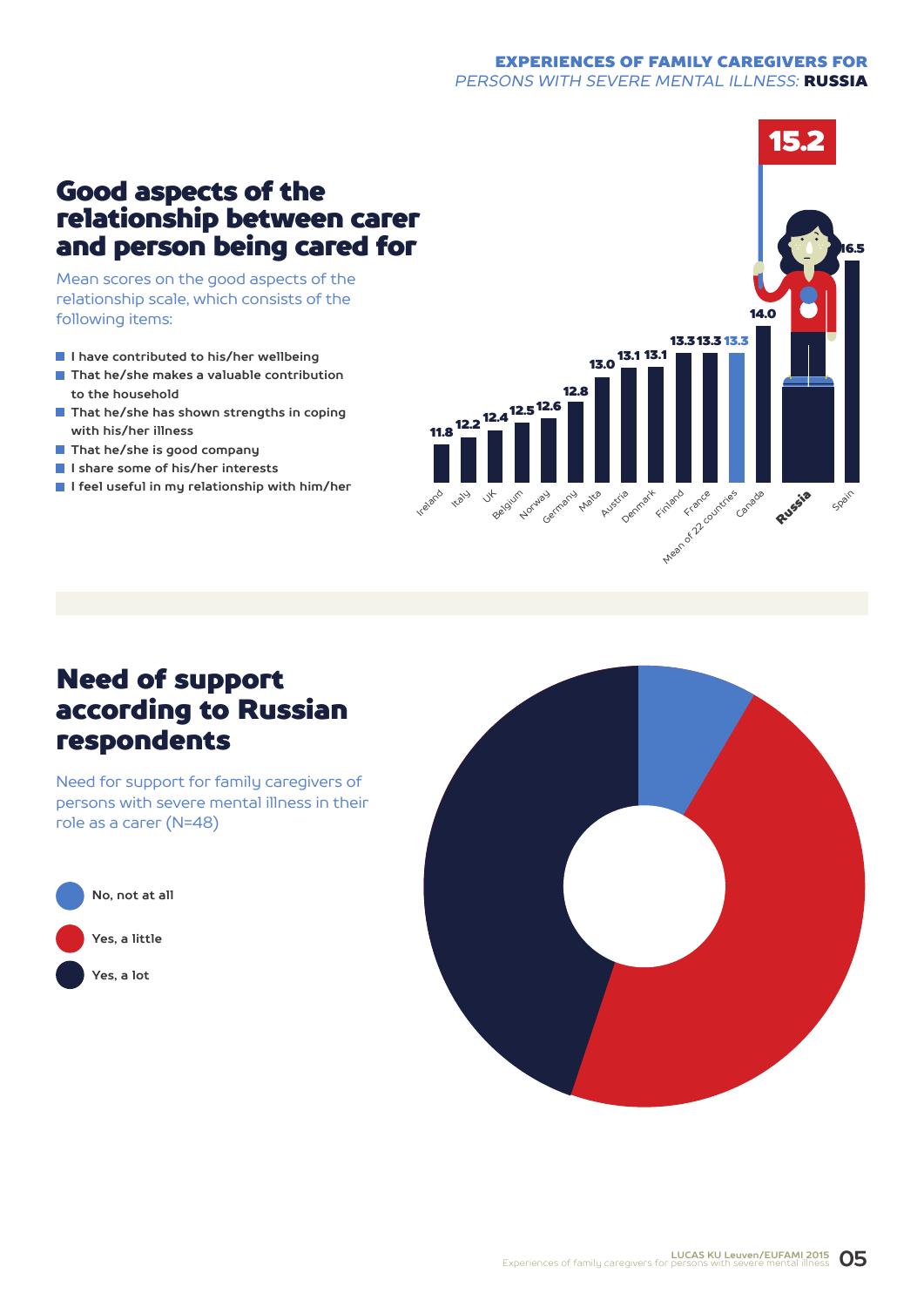## FULL DATA

## Socio-demographic and caregiving-related characteristics of family caregivers of persons with severe mental illness in Russia (N=48)

| Age (mean)                                    | 53                      |
|-----------------------------------------------|-------------------------|
| Female                                        | 37                      |
| <b>Male</b>                                   | 9                       |
| <b>Employment status</b>                      |                         |
| <b>Full-time</b>                              | 21                      |
| Part-time                                     | 5                       |
| Self-employed                                 | $\overline{\mathbf{2}}$ |
| Unemployed                                    | 1                       |
| <b>Retired</b>                                | 16                      |
| Student                                       | Ω                       |
| Unable to work due to caring responsibilities | $\mathbf o$             |
| Unable to work due to ill-health/disability   | 1                       |
| <b>Other</b>                                  | $\mathbf o$             |
|                                               |                         |

#### Getting by

Getting by is (very) difficult 22

#### How many persons with a mental health problem do you currently care for?

|           | 12. |
|-----------|-----|
|           |     |
| 3 Or more |     |

#### Living with patient 1

| <b>Yes</b>       | 37 |
|------------------|----|
| Some of the time |    |
| <b>No</b>        | ·  |

#### Relationship with patient 1

| Son/daughter          | 36 |
|-----------------------|----|
| Partner/spouse        |    |
| <b>Brother/sister</b> | כ  |
| Parent                | 3  |
| <b>Friend</b>         | Ω  |
| Other                 | 5  |

#### Illness/condition of patient 1 *(multiple responses possible)*

| Psychosis/schizophrenia            | 28 |
|------------------------------------|----|
| Bi-polar disorder/manic depression | 8  |
| <b>Depression</b>                  |    |
| Anxiety                            | 3  |
| Other mental health problem        |    |

#### Time caring

| Hours spent looking after someone with a mental health<br>problem last week (mean)     | 46 |
|----------------------------------------------------------------------------------------|----|
| Years since first started taking care for someone<br>with mental health problem (mean) | 18 |

#### Role as a carer

| <b>Only caregiver</b>                               |    |
|-----------------------------------------------------|----|
| Main caregiver                                      | 26 |
| Sharing caring responsibilities equally with others | 8  |
| Someone else is the main caregiver                  |    |
| <b>Other</b>                                        |    |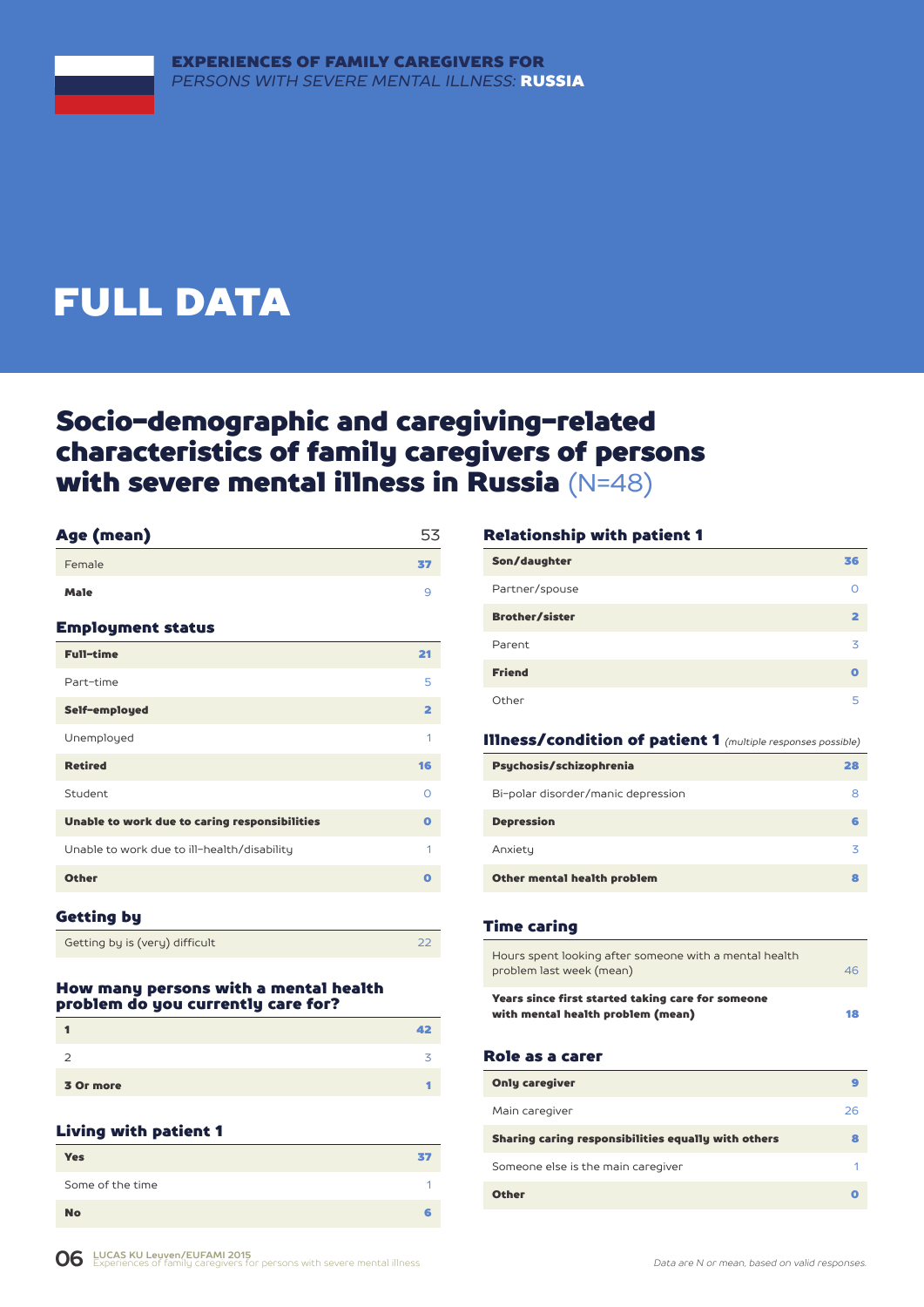## Experiences of family caregivers of persons with severe mental illness in Russia (N=48)

| "During the past four weeks, how concerned were you about "                                                                                                                                                                               | 1 –             | 2                                           | 3              | 4              | $5+$           |
|-------------------------------------------------------------------------------------------------------------------------------------------------------------------------------------------------------------------------------------------|-----------------|---------------------------------------------|----------------|----------------|----------------|
| Your role as a carer                                                                                                                                                                                                                      |                 |                                             |                |                |                |
| Not having enough time to yourself?                                                                                                                                                                                                       | 8               | 16                                          | 4              | 16             | 2              |
| Having to put the needs of the person you care for ahead of your own needs?                                                                                                                                                               | 11              | 13                                          | 5              | 9              | $\overline{7}$ |
| Not being able to take a break from caring?                                                                                                                                                                                               | 13              | 8                                           | 10             | 10             | 4              |
| Not being able to plan for the future?                                                                                                                                                                                                    | 11              | 15                                          | 2              | 13             | 4              |
| Not being able to continue caring due to reasons beyond your control?                                                                                                                                                                     | 26              | 11                                          | 2              | 6              | $\bullet$      |
| Your relationship with the person you care for                                                                                                                                                                                            |                 |                                             |                |                |                |
| Strain in your relationship with the person you care for?                                                                                                                                                                                 | 7               | 12                                          | 8              | 12             | 6              |
| The person you care for being too dependent on you at the moment?                                                                                                                                                                         | 8               | 6                                           | 8              | 15             | 7              |
| The person you care for becoming too dependent on you in the future?                                                                                                                                                                      | 4               | 4                                           | 8              | 11             | 18             |
| The person you care for saying things that upset you?                                                                                                                                                                                     | 6               | 15                                          | 4              | 9              | 11             |
| Feeling irritable with the person you care for?                                                                                                                                                                                           | 10              | 21                                          | 6              | 7              | 1              |
| Reaching "breaking point", where you feel you cannot carry on with things as they are?                                                                                                                                                    | 24              | 11                                          | 3              | 5              | $\overline{2}$ |
| Your relationship with family and friends                                                                                                                                                                                                 |                 |                                             |                |                |                |
| Strain in your relationship with family and friends, because of your caring responsibilities?<br>"Drifting apart" from family and friends, because your caring responsibilities limit the time<br>available to keep in contact with them? | 18              | 9                                           | 5              | 13             | 1              |
|                                                                                                                                                                                                                                           | 12 <sup>2</sup> |                                             | 5              | 15             | 1              |
| Feeling isolated and lonely because of the situation you are in?<br>Not getting the support you need from family and friends?                                                                                                             | 18<br>17        | 11                                          | 5<br>5         | 7<br>10        | 5<br>3         |
| <b>Your financial situation</b>                                                                                                                                                                                                           |                 | 13<br>10<br>10<br>$\overline{7}$<br>12<br>9 |                |                |                |
| <b>Your own financial situation?</b>                                                                                                                                                                                                      | 7               |                                             | 8              | 12             | 11             |
| The financial situation of the person you care for?                                                                                                                                                                                       | 5               |                                             | 9              | 15             | 9              |
| Having to cover extra costs of caring?                                                                                                                                                                                                    | 8               |                                             | 4              | 8              | 13             |
| Your physical health situation                                                                                                                                                                                                            |                 |                                             |                |                |                |
| Your own physical health?                                                                                                                                                                                                                 | 6               |                                             | 4              | 15             | 13             |
| Your caring role making your physical health worse?                                                                                                                                                                                       | 1 <sub>3</sub>  | 16                                          | $\overline{7}$ | $\overline{2}$ | 8              |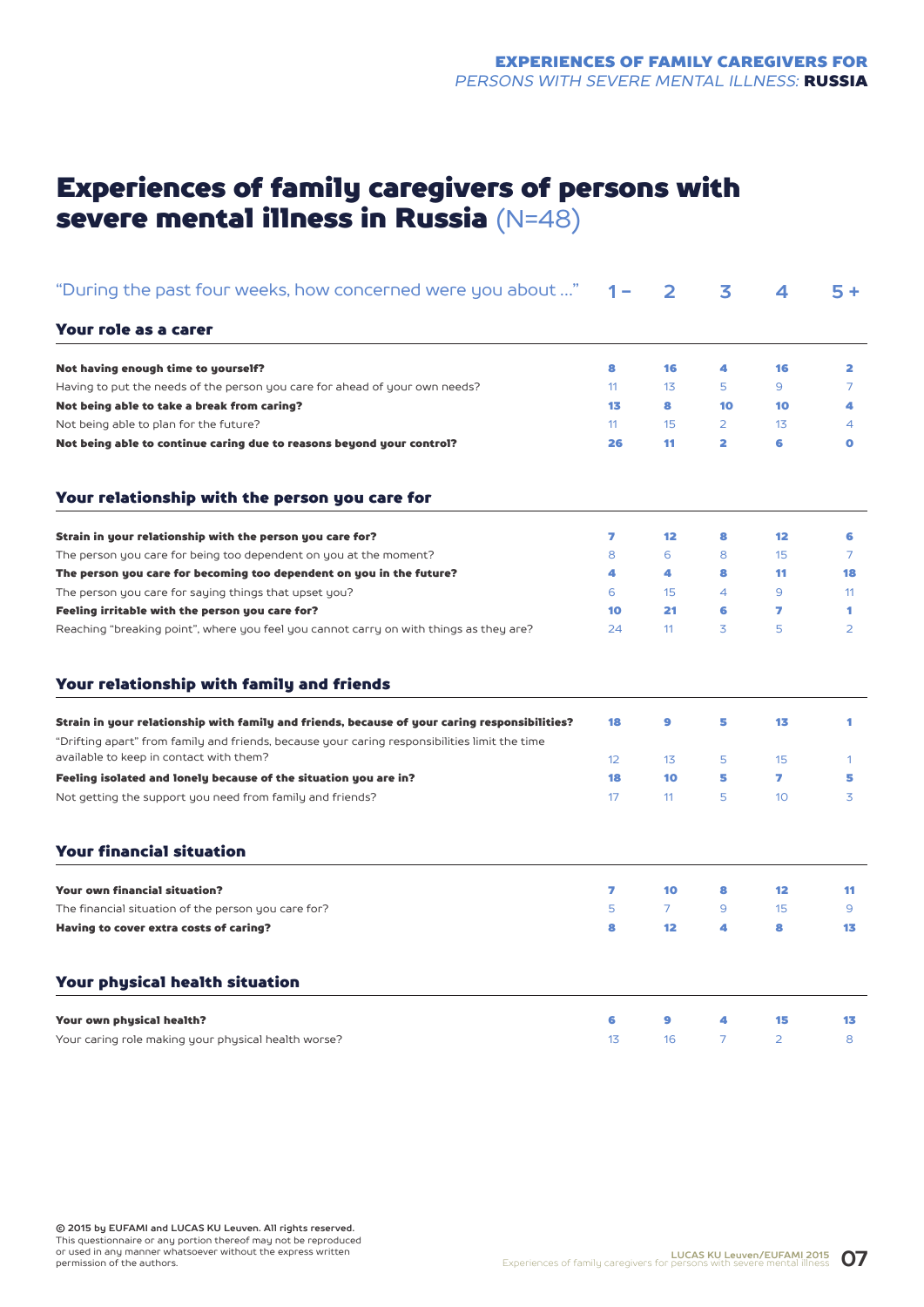EXPERIENCES OF FAMILY CAREGIVERS FOR *PERSONS WITH SEVERE MENTAL ILLNESS:* RUSSIA

#### Experiences of family caregivers of persons with

| severe mental illness in Russia $(N=48)$ – continued                                          |                 |                 |                |                  |                |
|-----------------------------------------------------------------------------------------------|-----------------|-----------------|----------------|------------------|----------------|
|                                                                                               | 1 –             |                 | 3              | $\boldsymbol{A}$ | $5+$           |
| Your emotional well-being                                                                     |                 |                 |                |                  |                |
| Being unable to cope with the "constant anxiety" of caring?                                   | 14              | 11              | 9              | 9                | 4              |
| Feeling depressed?                                                                            | 16              | 13              | 4              | 9                |                |
| Being unable to see anything positive in your life?                                           | 15              | 14              | 9              | 5                | 2              |
| Lack of sleep brought about through worry or stress?                                          | 14              | 15              | 9              | $\overline{A}$   | $\overline{2}$ |
| Lack of sleep caused by the person you care for keeping you awake at night?                   | 19              | 16              | 4              | А                | 2              |
| Feeling so exhausted that you cannot function properly?                                       | 15              | 13              | $\overline{2}$ | 9                | 6              |
| <b>Stigma and discrimination</b>                                                              |                 |                 |                |                  |                |
| Persons treating you differently because of the illness/condition of the person you care for? | 12 <sub>1</sub> | 7               | 11             | 11               | 7              |
| Safety 'How concerned were you about the person you care for'                                 |                 |                 |                |                  |                |
| Accidentally doing something that puts you at risk?                                           | 9               | 12              | 10             | 12               | 4              |
| Being aggressive or threatening towards you?                                                  | 20              | 10 <sup>°</sup> | 6              | $\overline{4}$   | 6              |
| <b>Harming themselves?</b>                                                                    | 18              | 11              | 4              | 9                | 4              |
| Getting themselves into dangerous situations?                                                 | 11 <sup>1</sup> | 9               | 11             | 11               | 4              |
| Relapsing or deteriorating, such that it puts their safety at risk?                           | 7               | 11              | 10             | 14               | 4              |
|                                                                                               |                 |                 |                |                  |                |

*Data are N, based on valid responses.*

*All items use the same 5-point Likert Scale (1= not at all, 2= a little, 3= moderately, 4= quite a bit, 5= a lot). All items start with "During the past four weeks, how concerned were you about …".*

## Satisfaction with professional support of family caregivers of persons with severe mental illness in Russia (N=48)

| "In general, how satisfied are you with "                                                                                                      |   |                | 3               |    | 5+ |
|------------------------------------------------------------------------------------------------------------------------------------------------|---|----------------|-----------------|----|----|
| Information and advice for carers                                                                                                              |   |                |                 |    |    |
| That you have enough information about the condition/illness of the person you<br>care for to enable you to feel confident in caring for them? | 3 | 10             | 11              | 14 |    |
| That you have enough information about how their condition/illness is likely to<br>develop in the longer-term?                                 |   | 8              | 11              | 15 | 5  |
| That you can get whatever information you need when you need it?                                                                               |   | 5              | 10              | 21 | 11 |
| With how easy it is to understand the information you have?                                                                                    |   | 6              | 14              | 19 | 6  |
| With the amount of advice available to you?                                                                                                    | 4 | 11             | 7               | 16 |    |
| That you are clear about who to go to for the information and advice you need?                                                                 |   | $\overline{7}$ | 5               | 20 | 13 |
| That you are clear about who to contact if there is an emergency and you need                                                                  |   |                |                 |    |    |
| help right away?                                                                                                                               |   | 4              | 7               | 23 | 11 |
| That you are clear about who to call if you have a routine inquiry?                                                                            |   | 10             | 10 <sup>°</sup> | 16 | 9  |